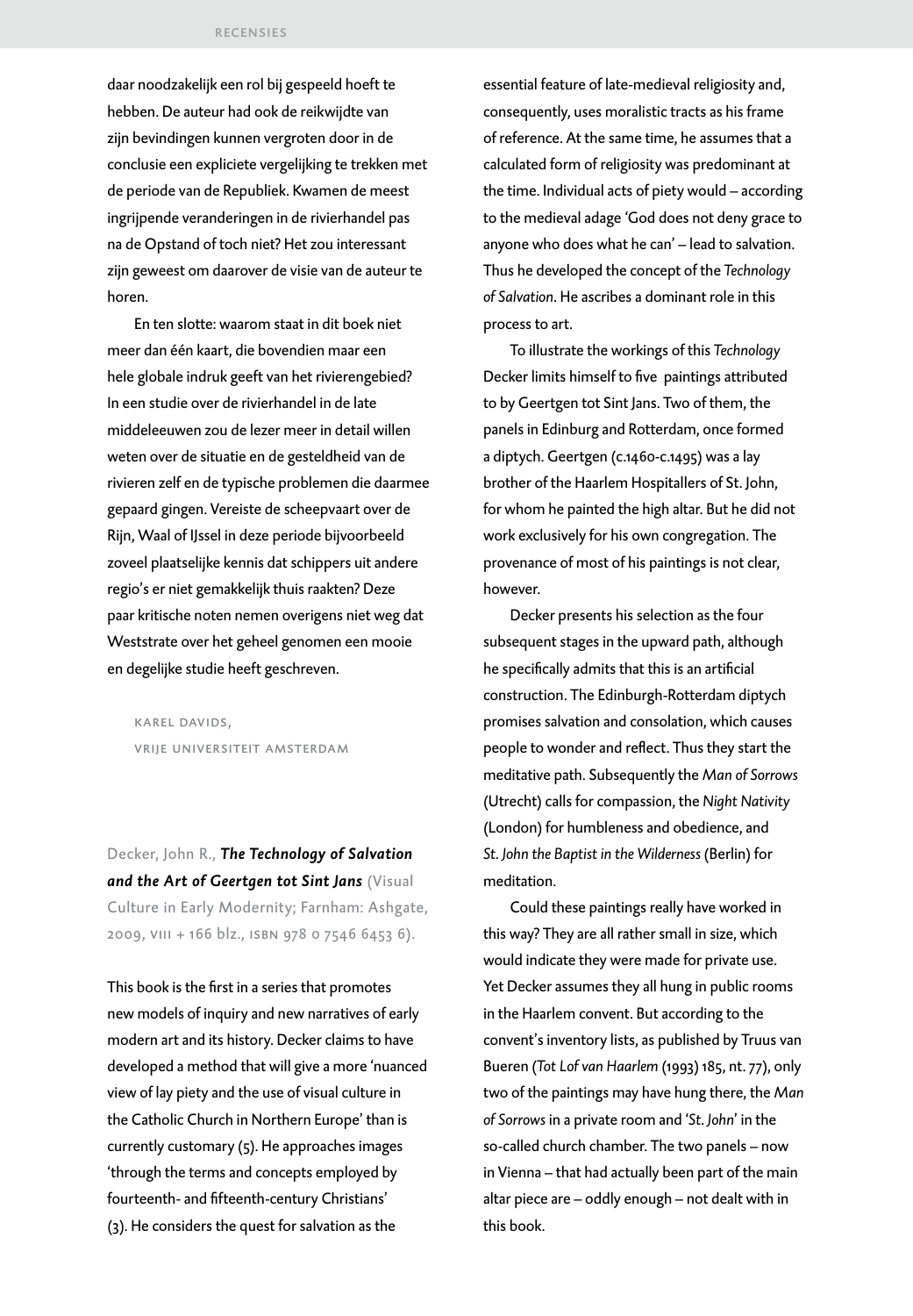Each chapter starts with a subtle and wellobserved description of the painting. Then the author proceeds to connect the essentials he observes, to a wide selection of moral tracts. Two methodological flaws can be detected in this approach. First of all, he does not question whether Geertgen could be acquainted with moral tracts like the ones he presents. And, secondly, can such informants call for anything but the necessity of 'perfection'? Decker does not use sources that could contradict or falsify his assumptions. It is therefore not surprising that his descriptions do often not transcend the common appreciations of these paintings. But his interpretation of *St. John in the Wilderness* is strikingly amiss: this painting is about unavoidable suffering. This may indeed lead to meditation, but the necessity of trimming the inner wilderness is a bit of a leap, which he needs, though, to fit the painting in his scheme.

Decker assumes that medieval Christians would meditate everyday (127, 136, 137, 149), but this assumption ignores the many daily chores people had to face. This even goes for the Hospitallers of St. John, although Decker presents them as a contemplative order (114, 123, 140). But they were not: most of the time they lived according to their rank and wealth. And besides: the Hospitallers of St. John had taken the Rule of St. Augustine, which gave them freedom to administer their goods, perform pastoral duties, take care of guests and *proveniers*, and defend Christianity against the Turks. But Decker does not ponder upon questions like these.

One thing is certain: Decker takes his literary sources too literally. One cannot deduce from the exhortations of preachers and moralistic writers that people were actually and persistently engaged in soul searching activities. Moreover: did not these teachers rather react against the growing materialism they observed around them? Worldly and timely aspects are thoroughly missing in Decker's analysis, although he acknowledges that works of art 'provided statements of wealth and social status, and acted as indications of the

owner's respectability' (20). But he leaves it to his followers to pursue this track (148).

Does his mental matrix add to our understanding of the paintings? No. His descriptions are in line with Panofsky's concept of *Andachtsbild* (for that is what all Geertgen's paintings are, literally, categorically and functionally) and the iconographic approach, in spite of the fact that Decker dismisses these predecessors in four sentences (4-5). Even contemporaries like Albrecht Dürer and later Karel van Mander (*Schilder-boeck*, 1604) had – in his opinion – not understood Geertgen correctly (28). But Decker's selection of epistemological notions is often arbitrary, taken from whatever place and time suit him best. It is remarkable that he does not refer to Thomas à Kempis, the best-selling author of Geertgen's time, with his down to earth approach to everyday religion.

Another example of Decker's presumptuousness: Geertgen is said to have died around 1495. Yet Decker prefers him to have lived longer. Then the *Man of Sorrows*, which is generally dated between 1485 and 1495, could have been painted around 1500, when the Hospitallers published a list of indulgences. This painting (that actually hung in a private room) would then have been commissioned to serve 'as a tool for preparing the souls of those seeking relief from Purgatory' (68). 'The most likely scenario is that as the parishioner [sic] knelt in preparation for, or perhaps during confession, he positioned himself within inches of the painting's surface and came face-to-face with Christ and his retinue' (69). As if this was common practice. Luckily enough, Decker found a reference to a Haarlem painter named Ghaerbrant (†1517) who lived on Kruisstraat and was buried at St. John's. In Decker's opinion, this man could well be Geertgen. He is so sure, that he proposes to take 1517 henceforth as the year of Geertgen's death (18). Overwhelmed by all the new 'intriguing possibilities' this construction offers, Decker does not pause to ask, for instance, whether dendrochronological research substantiates his